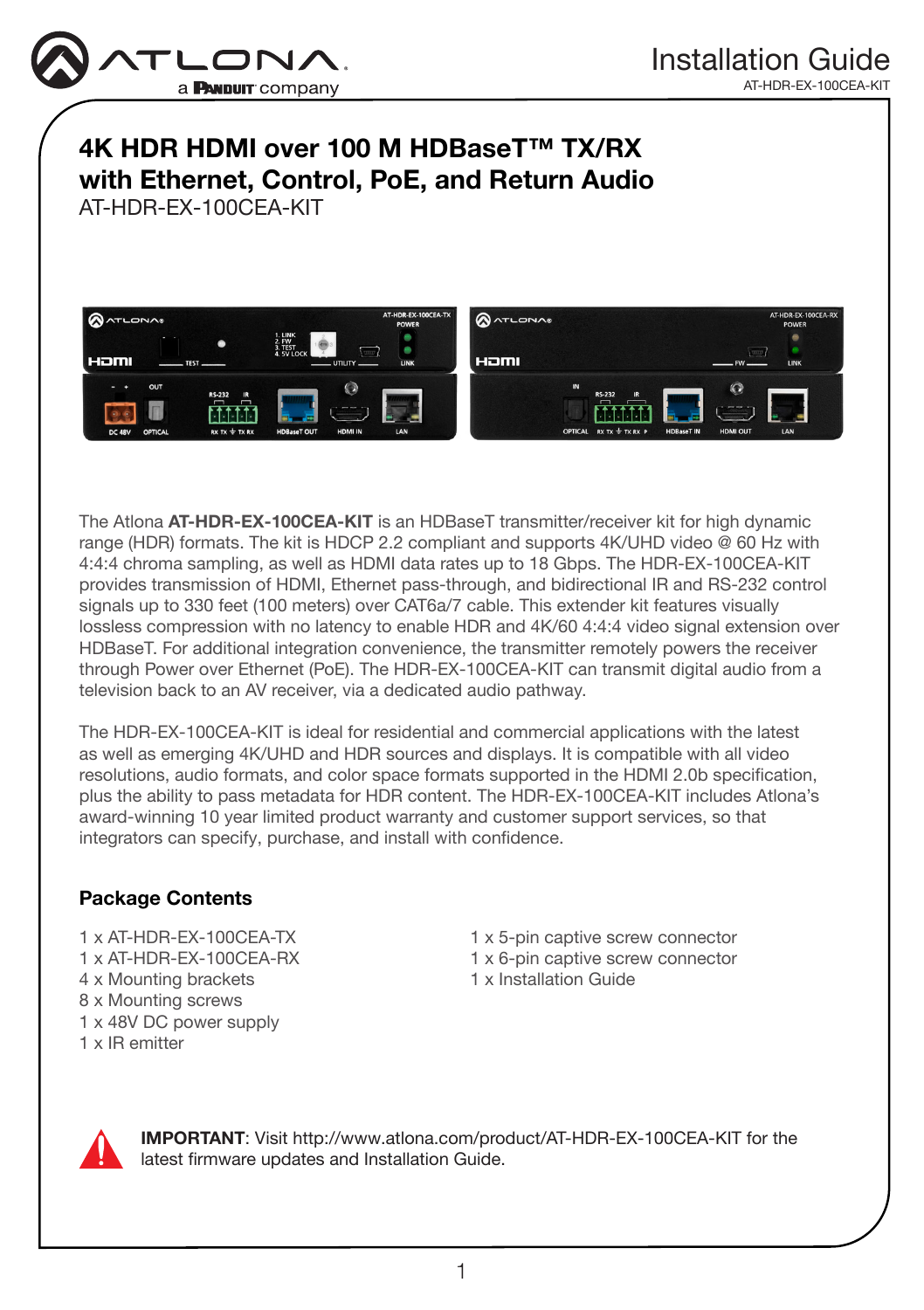

## Panel Descriptions



### 1 TEST

Press this button to test the integrity of the HDBaseT cable. Refer to [Testing HDBaseT](#page-6-0)  [Signal Integrity \(page 7\)](#page-6-0) for more information.

#### 2 UTILITY

Connect a mini-USB to USB-A cable from this port to a computer. Refer to [Utility Switch \(page](#page-7-0)  [8\)](#page-7-0) for more information on this feature.

#### 3 POWER

This LED indicator glows solid green when the unit is powered. Refer to [LED Indicators \(page](#page-5-0)  [6\)](#page-5-0) for more information.

#### 4 LINK

This LED indicator glows solid amber when a solid link is established between the transmitter and receiver. Refer to [LED Indicators \(page](#page-5-0)  [6\)](#page-5-0) for more information.

#### 5 DC 48V

Connect the included 48V DC power supply to this power receptacle.

### 6 OPTICAL OUT

Connect a digital audio cable from this TOSLINK™ port to an AV receiver. Outputs audio as part of the Audio Return Channel (ARC).

### 7 RS-232 / IR

Connect the included 5-pin captive screw block to this receptacle. Refer to [RS-232 / IR Wiring](#page-2-0)  [\(page 3\)](#page-2-0) for more information.

### 8 HDBaseT OUT

Connect an Ethernet cable from this port to the HDBaseT IN port on the receiver.

#### 9 HDMI IN

Connect an HDMI cable from this port to a UHD/ HD source.



#### 10 LAN

Connect an Ethernet cable from this port, on either the transmitter or receiver, to the network. Do not connect both LAN ports to the same network.

### 11 FW

Connect a mini-USB cable from this port to update the firmware. Refer to [Updating the](#page-9-0)  [Firmware \(page 10\)](#page-9-0) for more information.

### 12 POWER

This LED indicator glows solid green when the unit is powered.

### 13 LINK

This LED indicator glows solid amber when a solid link is established between the transmitter and receiver. Refer to [LED Indicators \(page](#page-5-0)  [6\)](#page-5-0) for more information.

#### 14 OPTICAL IN

Connect a digital audio cable from the TOSLINK™ port on the display to this port. This port serves as the input for the Audio Return Channel (ARC), receiving audio from the display and sending it to the transmitter.

#### 15 RS-232 / IR

Connect the included 6-pin captive screw block to this receptacle. Refer to [RS-232 / IR Wiring](#page-2-0)  [\(page 3\)](#page-2-0) for more information.

#### 16 HDBaseT IN

Connect an Ethernet cable from this port to the HDBaseT OUT port on the transmitter.

#### 17 HDMI OUT

Connect an HDMI cable from this port to an UHD/HD display.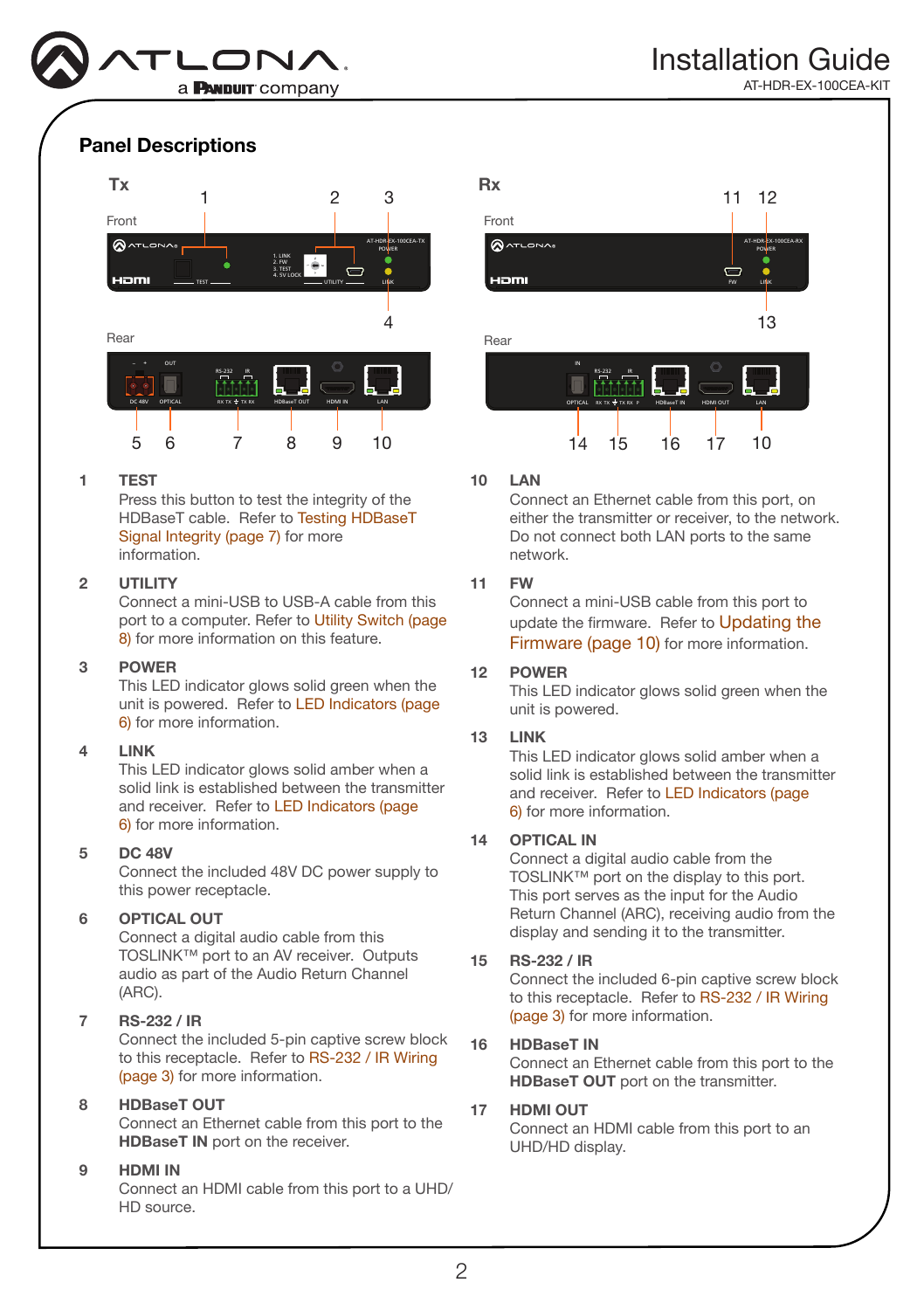

# <span id="page-2-0"></span>RS-232 / IR Wiring

The AT-HDR-EX-100CE-KIT provides both an RS-232 and IR port. RS-232 pass-through is supported, allowing a control system to be connected to either the transmitter or receiver. Connect the included IR emitter to the transmitter and an IR extender (not included) to the receiver. Both IR and RS-232 connections are optional.



NOTE: Typical DB9 connectors use pin 2 for TX, pin 3 for RX, and pin 5 for ground. On some devices functions of pins 2 and 3 are reversed. Also note, that IR is bidirectional, allowing the IR emitter or IR receiver to be connected to either the transmitter or receiver.

### **Transmitter**

- 1. Use wire strippers to remove at least 3/16" (5 mm) of the cable jacket for both the RS-232 and IR emitter.
- 2. Insert the wires as shown into the included 5-pin captive screw connector.



### **Receiver**

- 1. Use wire strippers to remove at least 3/16" (5 mm) of the cable jacket for both the RS-232 and IR emitter.
- 2. Insert the wires as shown into the included 6-pin captive screw connector.

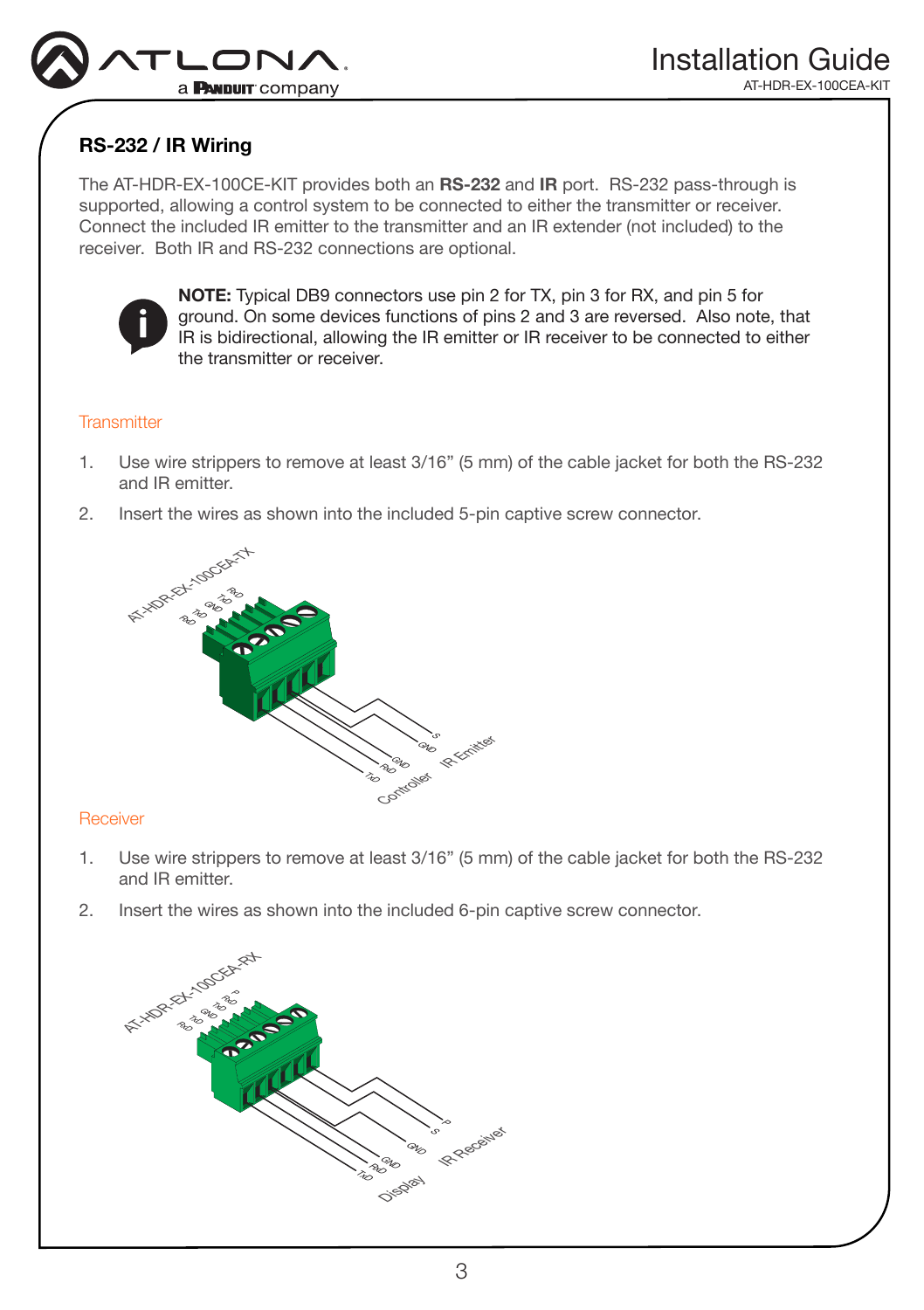

# Mounting Instructions

The AT-HDR-EX-100CEA-KIT includes two mounting brackets and four mounting screws each, which can be used to attach the units to any flat surface.

- 1. Position one of the mounting brackets, as shown below, aligning the holes on the side of the enclosure with one set of holes on the mounting bracket.
- 2. Use the enclosure screws to secure the mounting bracket to the enclosure.
- 3. Repeat the above steps to attach the second mounting bracket to the opposite side of the unit.



4. Mount the unit using the oval-shaped holes, on each mounting bracket. If using a drywall surface, a #6 drywall screw is recommended.

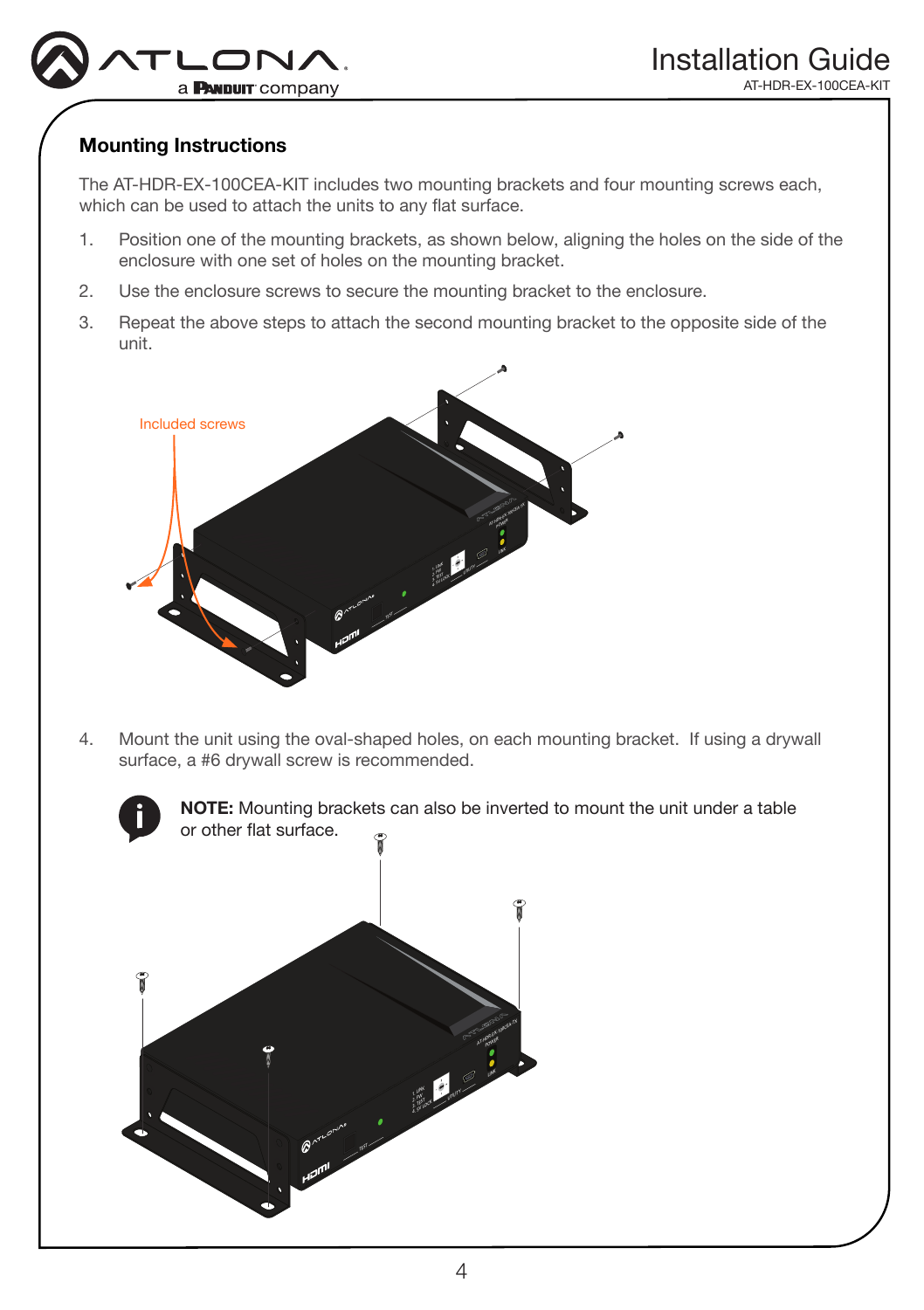

# Installation

- 1. Connect a UHD/HD source to the HDMI IN port on the transmitter.
- 2. Connect a UHD/HD display to the **HDMI OUT** port on the receiver.
- 3. Connect an Ethernet cable, from the HDBaseT OUT port on the transmitter, to the HDBaseT IN port on the receiver.
- 4. Connect an Ethernet cable from the LAN port, on either the transmitter or receiver, to the Local Area Network.
- 5. OPTIONAL: Connect a digital audio cable from the TOSLINK™ (digital out) connector on the display device to the OPTICAL IN port on the receiver. This port is part of the Audio Return Channel (ARC), which sends audio back to the transmitter.
- 6. OPTIONAL: Connect a digital audio cable from the OPTICAL OUT port on the transmitter to the TOSLINK™ (digital in) port on an AV receiver.
- 7. OPTIONAL: Connect a control system to the transmitter. Connect the device being controlled to the receiver. Refer to [RS-232 / IR Wiring \(page 3\)](#page-2-0) for more information.
- 8. OPTIONAL: Connect an IR emitter to the transmitter. Connect an IR receiver to the receiver. Refer to [RS-232 / IR Wiring \(page 3\)](#page-2-0) for wiring information using the included captive screw terminal blocks.
- 9. Connect the included 48 V DC power supply to the DC 48V power receptacle on the transmitter.
- 10. Connect the power supply to an available AC outlet.

# Cable Recommendation Guidelines

Refer to the tables below for recommended cabling when using Altona products with HDBaseT. The green bars indicate the signal quality when using each type of cable. Higher-quality signals are represented by more bars.

| Core  | Shielding        | CAT5e | CAT <sub>6</sub> | CAT <sub>6a</sub> | CAT7 |
|-------|------------------|-------|------------------|-------------------|------|
| Solid | UTP (unshielded) |       |                  |                   | N/A  |
|       | STP (shielded)   |       |                  |                   |      |



IMPORTANT: Stranded or patch cables are not recommended due to performance issues.

| Cable*              | Max. Distance $@$ 4K  | Max. Distance @ 1080p. |
|---------------------|-----------------------|------------------------|
| l CAT5e             | 295 feet (90 meters)  | 330 feet (100 meters)  |
| CAT6 / CAT6a / CAT7 | 330 feet (100 meters) | 330 feet (100 meters)  |

\*Atlona recommends TIA/EIA 568-B termination for optimal performance.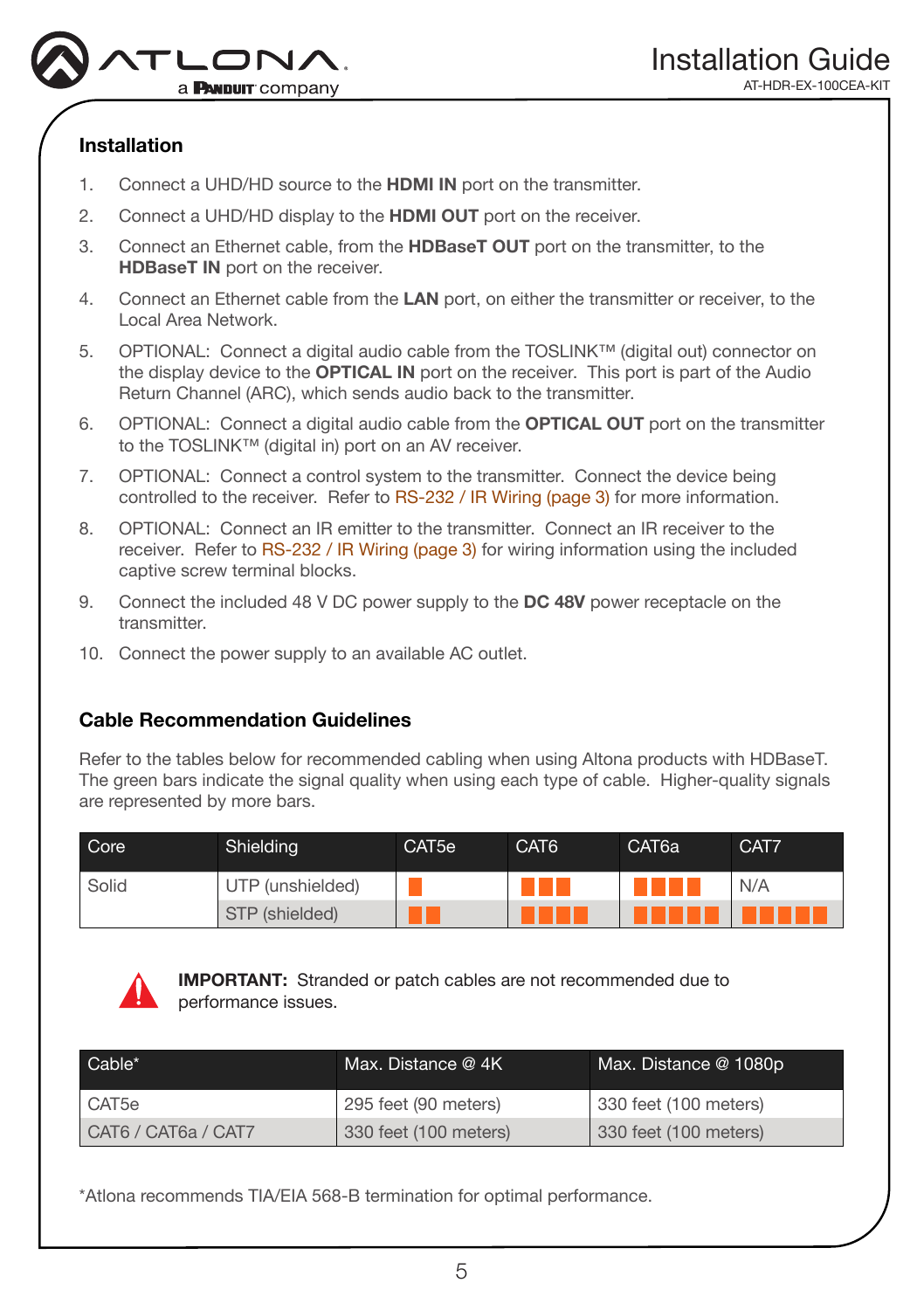

# <span id="page-5-0"></span>LED Indicators

The POWER and LINK LED indicator on the transmitter and receiver unit provides basic information on the current status of the AT-HDR-EX-100CEA-KIT. The information in the table below applies to both the transmitter and receiver unit.

| <b>POWER</b> | <b>Description</b>                                                                              |
|--------------|-------------------------------------------------------------------------------------------------|
| Solid green  | Unit is powered.                                                                                |
| Off          | Unit is not powered.                                                                            |
|              | Verify that the locking connector is securely fastened to the<br>$\bullet$<br>power receptacle. |
|              | Make sure that the power supply is connected to an active<br>$\bullet$<br>AC outlet.            |

| <b>LINK</b>            | <b>Description</b>                                                                                                                                                                                                                                   |
|------------------------|------------------------------------------------------------------------------------------------------------------------------------------------------------------------------------------------------------------------------------------------------|
| Solid yellow           | The link integrity between the transmitter and the receiver is<br>good.                                                                                                                                                                              |
| <b>Blinking yellow</b> | Poor signal integrity between the transmitter and the receiver.<br>Make sure that the Ethernet connection between the<br>$\bullet$<br><b>HDBaseT IN</b> port on the transmitter and the <b>HDBaseT</b><br><b>OUT</b> port on the receiver is secure. |
|                        | The Ethernet cable may be compromised. Try using a<br>different Ethernet cable. Make sure that the cable is solid<br>core. Stranded or patch cables are not recommended.                                                                             |
| Off                    | The link integrity between the transmitter and the receiver is<br>compromised.                                                                                                                                                                       |
|                        | Check the Ethernet cable between the <b>HDBaseT IN</b> port on<br>٠<br>the transmitter and the HDBaseT OUT port on the receiver.                                                                                                                     |

For information on the TEST LED indicator, refer to the next page.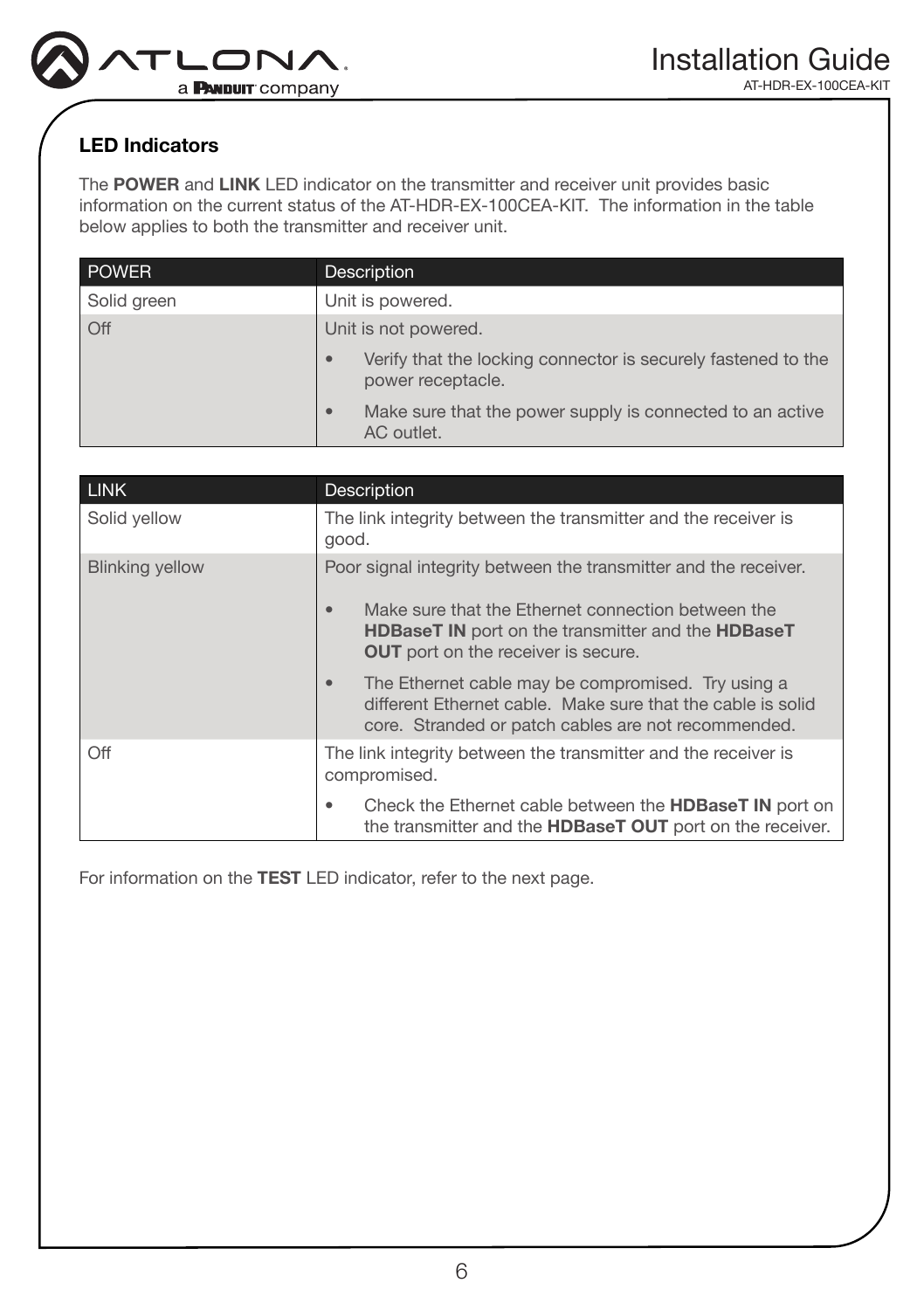

# <span id="page-6-0"></span>Testing HDBaseT Signal Integrity

The AT-HDR-EX-100CEA-KIT has the ability to test the HDBaseT signal integrity through the front panel. Press and release the TEST button, on the front panel of the transmitter, to begin the test.



Once the test has been initiated, both the TEST button and LED indicator will display the current status.  $\sim$   $\sim$ 

| TEST Button          | Description                                                                                                                |  |
|----------------------|----------------------------------------------------------------------------------------------------------------------------|--|
| <b>Blinking Blue</b> | Cable test is running properly.                                                                                            |  |
| Solid Red            | No cable is detected.                                                                                                      |  |
|                      | Connect an Ethernet cable between the <b>HDBaseT OUT</b><br>$\bullet$<br>and <b>HDBaseT IN</b> ports.                      |  |
|                      | Verify that an Ethernet cable is connected between the<br>$\bullet$<br><b>HDBaseT OUT</b> and the <b>HDBaseT IN</b> ports. |  |
|                      | Check that the Ethernet cable is not physically damaged.<br>$\bullet$                                                      |  |

| <b>TEST LED</b>       | Description                                                                                                               |
|-----------------------|---------------------------------------------------------------------------------------------------------------------------|
| Solid Green           | Cable integrity is good.                                                                                                  |
| <b>Blinking Green</b> | The HDBaseT signal is not clear.                                                                                          |
|                       | Verify that the Ethernet cable forms a solid connection<br>$\bullet$<br>between the HDBaseT OUT and the HDBaseT IN ports. |
|                       | Check for possible physical damage or stress to the cable.<br>$\bullet$                                                   |
| Solid Yellow          | One or two twisted pairs are not transmitting a clear signal.                                                             |
|                       | Re-terminate the cable and repeat the test.<br>٠                                                                          |
|                       | Replace the cable.<br>٠                                                                                                   |
| Solid Red             | Multiple twisted pairs are not transmitting a clear signal.                                                               |
|                       | Re-terminate the cable and repeat the test.<br>$\bullet$                                                                  |
|                       | If the result is the same, then replace the cable.<br>$\bullet$                                                           |
| Off                   | No Ethernet cable is connected between the <b>HDBaseT OUT</b> and<br><b>HDBaseT IN ports.</b>                             |
|                       | Connect an Ethernet cable between the <b>HDBaseT OUT</b><br>٠<br>and <b>HDBaseT IN</b> ports.                             |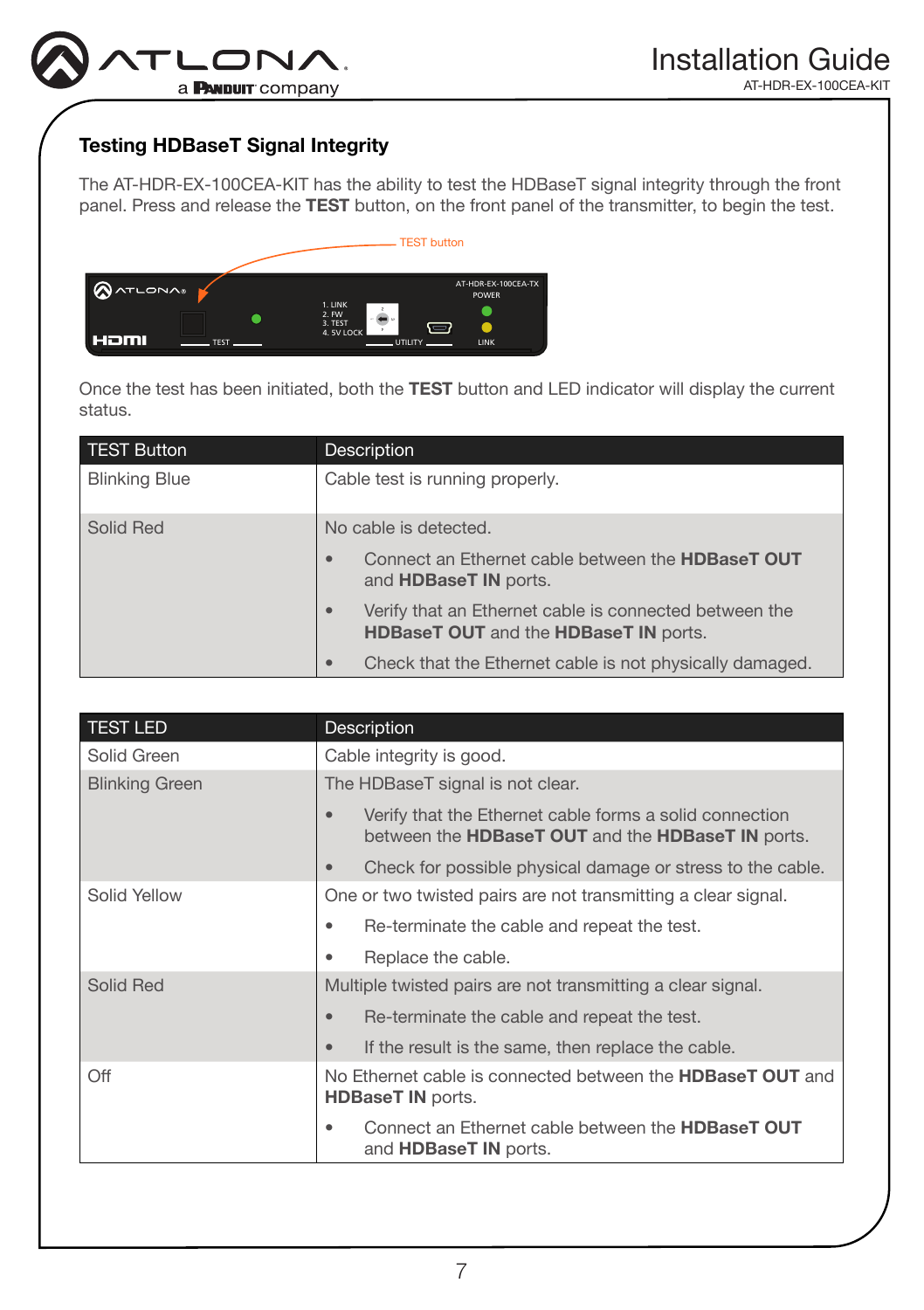

RX TX TX RX P HDBaseT IN HDMI OUT LAN

# <span id="page-7-0"></span>Utility Switch

The UTILITY port and dial are used for updating firmware, HDBaseT cable testing/debugging, and 5V lock. Use the dial to switch between modes.



#### 1. LINK  $\cdots$

This is the default position. Make sure that the dial is set to the LINK position for normal operation.

### 2. FW

This mode sets the transmitter to firmware update mode. Refer to Updating the Firmware (page [10\)](#page-9-0) for more information.

### 3. TEST

This mode sets the transmitter to HDBaseT testing and debug mode. The TEST mode works in conjunction with the Atlona Analyzer. This software is free and is available from http://www. atlona.com/products/AT-HDR-EX-100CEA-KIT.

### HDBaseT Testing

- 1. Launch the Analyzer software.
- 2. Make sure the system is powered and the transmitter and receiver are connected using the HDBaseT OUT and HDBaseT IN ports.
- 3. Connect an active source to the transmitter and an active display to the receiver. Set the source to the highest resolution.
- 4. Set the **UTILITY** dial to 3.
- 5. Connect a mini-USB to USB-A cable from the UTILITY port, on the transmitter, to a computer.
- 6. Select the COM port in the Analyzer software and press the Connect button.

| Analyzer 1.0.04                    | Analyzer 1.0.04                 |  |  |
|------------------------------------|---------------------------------|--|--|
| Port: COM1<br>Connect<br><b>Ad</b> | Port: COM1<br><b>Disconnect</b> |  |  |
| Quality<br>Debua                   | Quality<br>Debua                |  |  |

- 7. Click Quality on the menu bar.
- 8. Once connected, press the **Start** button. The link information and cable pairing test results will display. Follow the instructions on the Analyzer software for any pair failures.
- 9. When complete, set the UTILITY dial back to 1 to resume normal operation.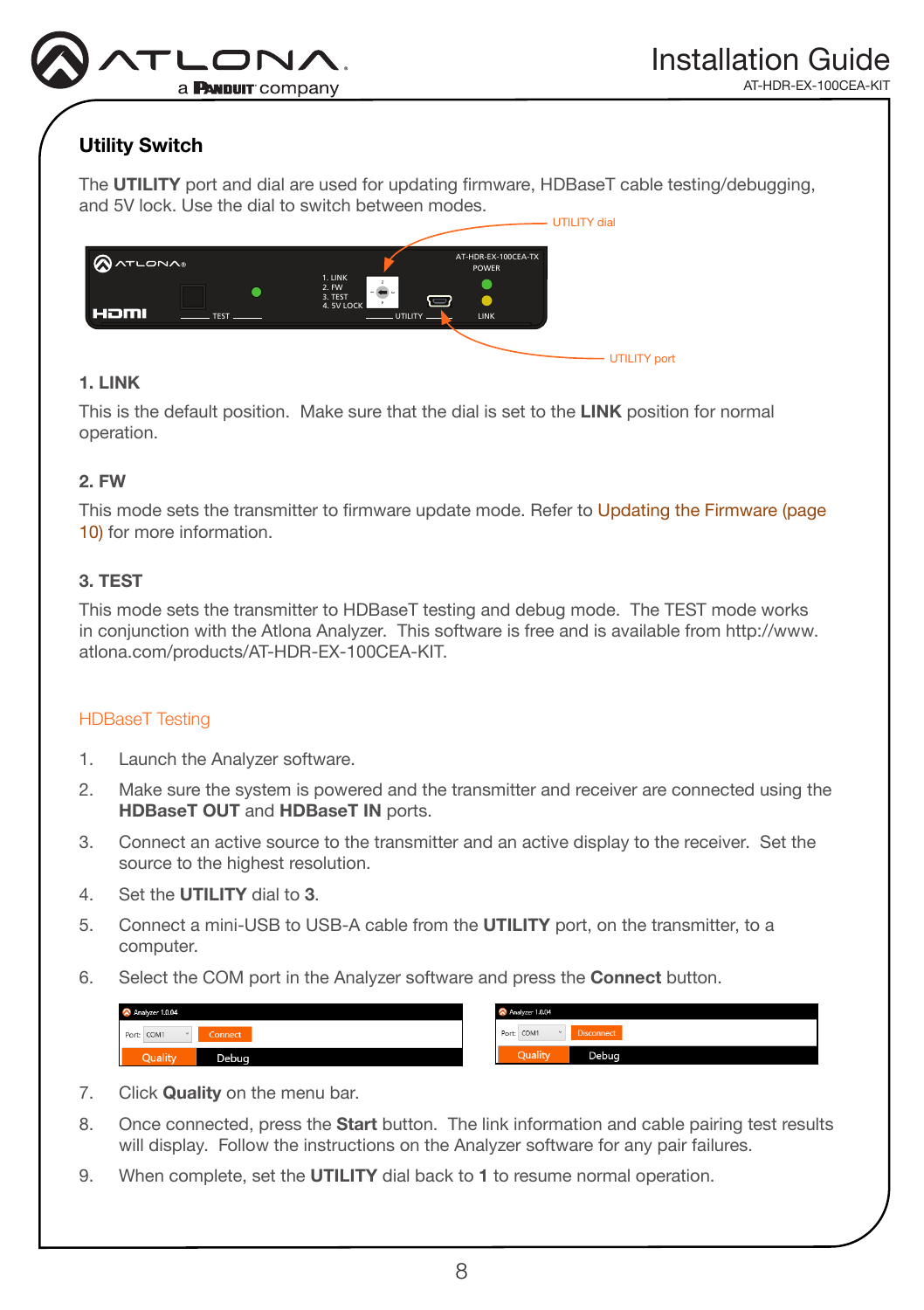

### **Debugging**

- 1. Launch the Analyzer software.
- 2. Set the **UTILITY** dial to 3.
- 3. Connect a mini-USB to USB-A cable from the UTILITY port, on the transmitter, to a computer.
- 4. Select the COM port and press the Connect button.
- 5. Click Debug on the menu bar.

- 6. The debug process will begin and any debug data will be logged in the text box.
- 7. Click the **Save Log** button to save the data to a file on the computer or click the Clear button to erase the data in the text box.
- 8. Once the debug process is complete, set the UTILITY dial to 1 to resume normal operation.

| <b>Disconnect</b><br>Port: COM1                                                                                                                                                                                                                                                                                                                                                      |       |       |          |  |
|--------------------------------------------------------------------------------------------------------------------------------------------------------------------------------------------------------------------------------------------------------------------------------------------------------------------------------------------------------------------------------------|-------|-------|----------|--|
| Debug<br>Quality                                                                                                                                                                                                                                                                                                                                                                     |       |       |          |  |
| 1. Plug in the power supply to the transmitter.<br>2. Connect the receiver using an HDBaseT cable.<br>3. Set the Utility dial to 3.<br>4. Connect the transmitter's Utility mini USB port to<br>a PC using a mini USB to USB A cable.<br>5. Press the Debug button.<br>6. Connect active devices to the transmitter and<br>receiver.<br>7. When complete, set the Utility dial to 1. | Debug | Clear | Save Log |  |
|                                                                                                                                                                                                                                                                                                                                                                                      |       |       | Sond     |  |

### 4. 5V LOCK

This mode sets both the HPD pin on the transmitter and the +5V pin on the receiver to "high". This allows both the source and display to have a consistent connection, even if there are issues with the source and / or display signals.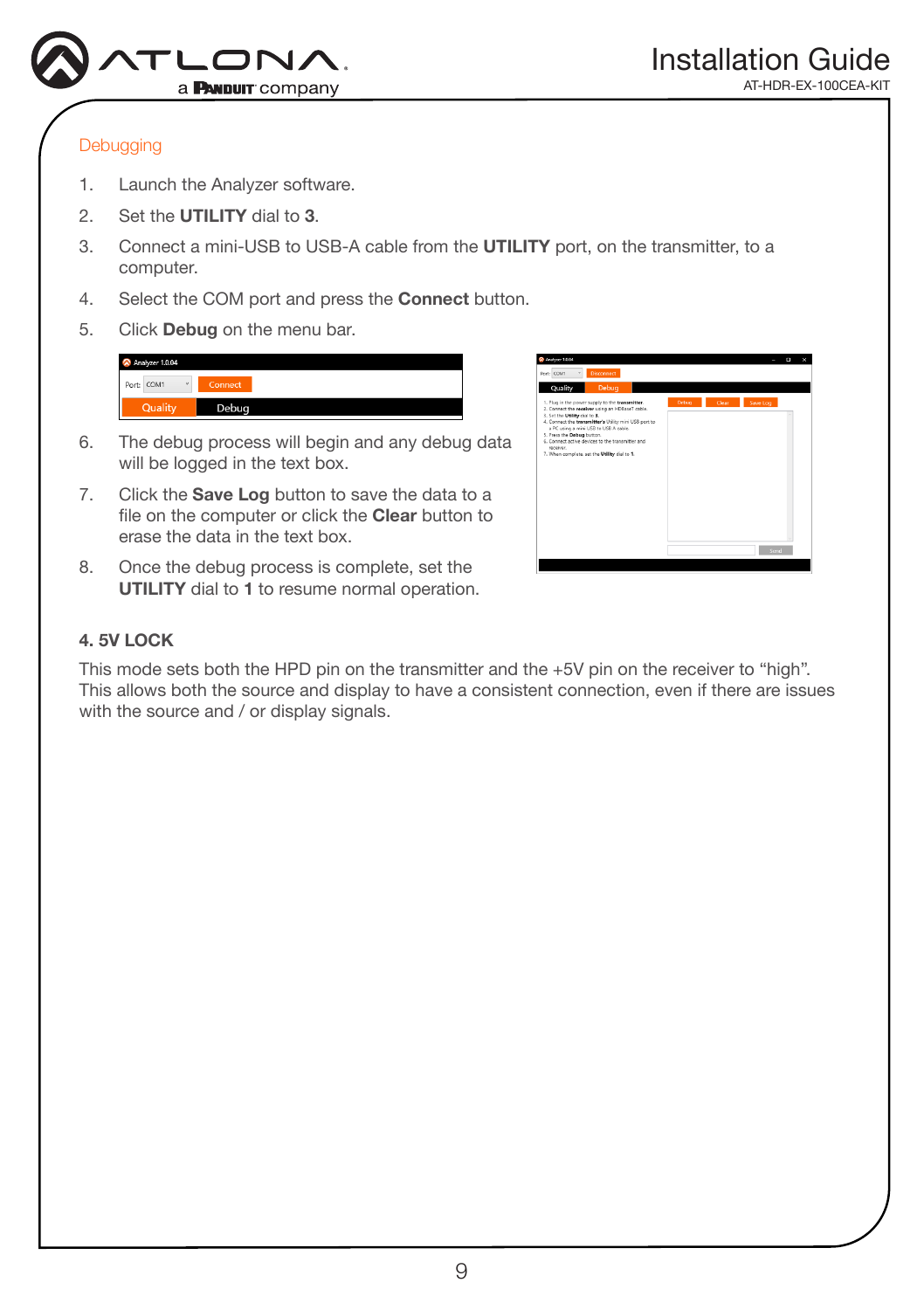

# <span id="page-9-0"></span>Updating the Firmware

- 1. Download the firmware file from the Firmware tab located at http://www.atlona.com/AT-HDR-EX-100CEA-KIT.
- 2. Extract the firmware, from the archive file, to the Windows desktop or other folder.
- 3. Make sure the included 48 V DC power supply is connected to the transmitter and that an Ethernet cable is connected between the HDBaseT OUT and HDBaseT IN ports on the transmitter and receiver, respectively.

### Transmitter only:

- a. Set the UTILITY dial to 2.
- b. Disconnect the 48 V DC power supply from the transmitter.
- c. Connect a mini-USB to USB-A cable from the UTILITY port, on the transmitter, to the computer with the firmware file.
- d. Reconnect the power supply to the transmitter. The USB Drive folder should be displayed after a few seconds. If the folder is not displayed select the USB drive from Windows Explorer.
- e. Go to step 4.

### Receiver only:

- a. Disconnect the Ethernet cable from the HDBaseT IN port on the receiver.
- b. Connect a mini-USB to USB-A cable from the FW port on the receiver, to the computer with the firmware file.
- c. Reconnect the Ethernet cable to the HDBaseT IN port on the receiver. The USB Drive folder should be displayed after a few seconds. If the folder is not displayed select the USB drive from Windows Explorer.
- d. Go to step 4.
- 4. Delete all files from the USB Drive folder, if any are present.
- 5. Drag and drop the firmware file to the drive. While the firmware loads to the unit, the green power LED on the front panel will flash.
- 6. Once the LED is solid green, disconnect the unit from the computer.

### Transmitter only:

- f. Set the UTILITY dial to 1 to resume normal operation.
- 7. The firmware update process is complete.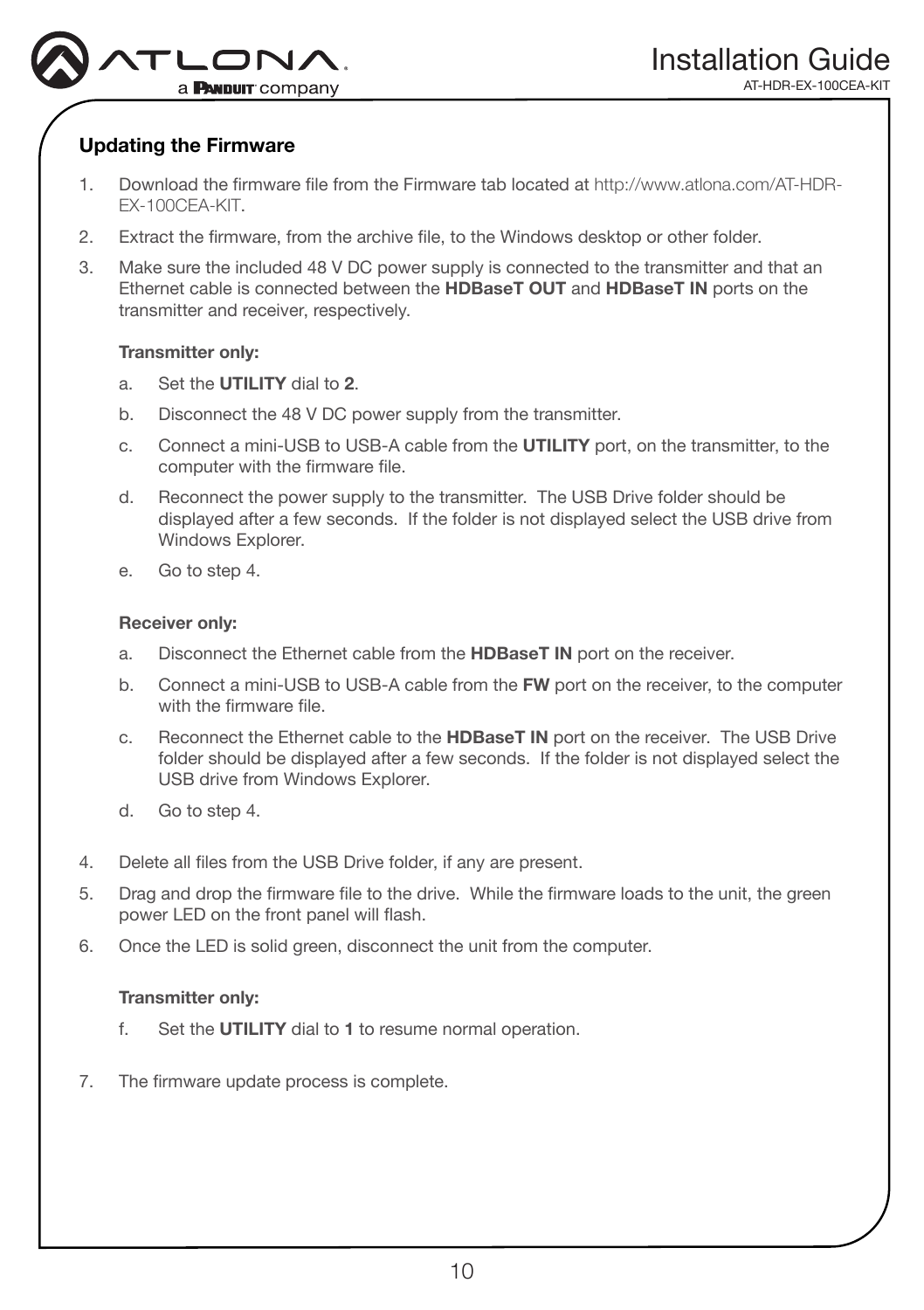

Notes

AT-HDR-EX-100CEA-KIT